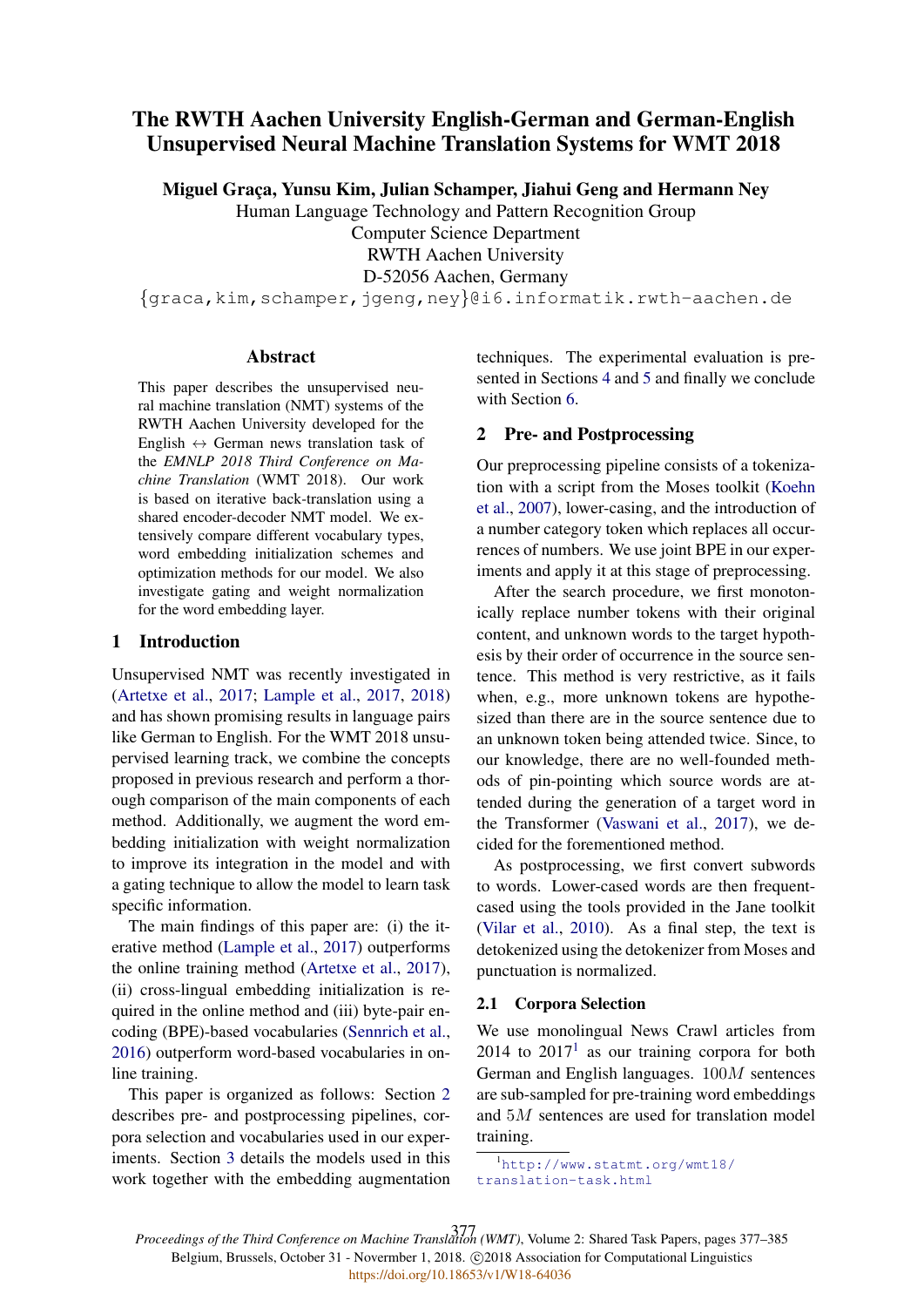|                | German            | English          |
|----------------|-------------------|------------------|
| # sentences    | 5M                | 5M               |
| Vocabulary     | 1.3M              | 577K             |
| OOV rate       | $6.9\%$ / $8.9\%$ | $1.73\%$ / 3.3\% |
| Effective voc. | 50K/46.3K         | 50K / 31.2K      |

Table 1: Corpus statistics for the German and English monolingual corpora. OOV word rates and effective vocabulary sizes are given for unshared and shared, respectively displayed, vocabularies limited to the most frequent 50k words.

Table 1 shows the corpus statistics for the model training. The reported out-of-vocabulary (OOV) word rates and effective vocabulary sizes are shown for our word-level experiments, which use either top frequent  $50k$  words for each language or a shared vocabulary with a total of  $50k$ words.

Even though the News Crawl corpora contain mostly clean data, we noticed that common English words are found in the German corpus and vice-versa, which causes an overlap in the effective vocabulary.

### 2.2 Vocabulary

In this work we consider different kinds of vocabularies for the unsupervised translation systems. Lample et al. (2017) use word-level vocabularies due to the initialization with a word-by-word model. Artetxe et al. (2017) perform experiments on both word- and BPE-level and report that the model has difficulties translating rare sub-word codes. We perform experiments with both BPE and word vocabularies to find the best setting for unsupervised NMT.

For the BPE vocabularies, we consider only the joint variant, performing 20k and 50k merge operations. The word-level vocabulary is restricted to a 50k-word shared vocabulary or two seperate 50k-word German and English vocabularies.

# 3 Unsupervised Neural Machine **Translation**

The models proposed in Lample et al. (2017); Artetxe et al. (2017) follow a recurrent attentionbased encoder-decoder architecture (Bahdanau et al., 2015). As a follow-up work Lample et al. (2018) make use of the Transformer (Vaswani et al., 2017) architecture, which we also utilize for our systems.

### 3.1 Model Description

We closely follow the model architecture in (Lample et al., 2017), but with a Transformer encoderdecoder. It is able to translate in both source to target and target to source translation directions via joint training and parameter sharing of components, therefore we denote it further as a shared architecture. In this section, we describe how the model functions for an input source sentence  $f_1^J = f_1, ..., f_j, ..., f_J$  and output target sentence  $e_1^I = e_1, ..., e_i, ..., e_I.$ 

The model consists of an self-attentive encoder and decoder, word embeddings and output layers, where the encoder and decoder share parameters in both translation directions. The output layer may additionally be shared when the output vocabularies are also shared between both directions.

Word embeddings: Each word is encoded in a continuous space of dimension  $D$  via a lookup table function  $E: V \to \mathbb{R}^D$ , where V represents the source or target vocabulary, scaled up by  $\sqrt{D}$  as in the original formulation (Vaswani et al., 2017). Fixed positional embeddings  $pos : \mathbb{N}_0 \to \mathbb{R}^D$ (Vaswani et al., 2017), which encode the absolute position j of a word  $f_i$  in the source sentence, are added to the word vectors to represent a word embedding:

$$
\bar{f}_j = E_f(f_j) \cdot \sqrt{D} + pos(j) \tag{1}
$$

Source word embeddings are applied whenever the model reads a source sentence or outputs a source sentence. All of the above hold analogously for the target word embeddings.

Encoder: The input source embeddings are read by a self-attentive encoder module and outputs a sequence of hidden states  $h_1^J$  with  $h_j \in \mathbb{R}^D$ having the same dimensionality as the input embeddings.

$$
h_1^J = H(\bar{f}_1^J; \theta_{enc})
$$
 (2)

A noise model as described in (Lample et al., 2017) is applied to the encoder inputs.

Decoder: Target word predictions are conditioned on the sequence of previously seen embedded target words  $\bar{e}^{i-1}$  and the encoder outputs  $h_1^J$ . The decoder outputs a single hidden state  $s_i \in \mathbb{R}^D$ , which is then propagated to an output layer. Note that in our setup encoder and decoder outputs have the same dimensionality.

$$
s_i = S(h_1^J, \bar{e}_0^{i-1}; \theta_{dec})
$$
 (3)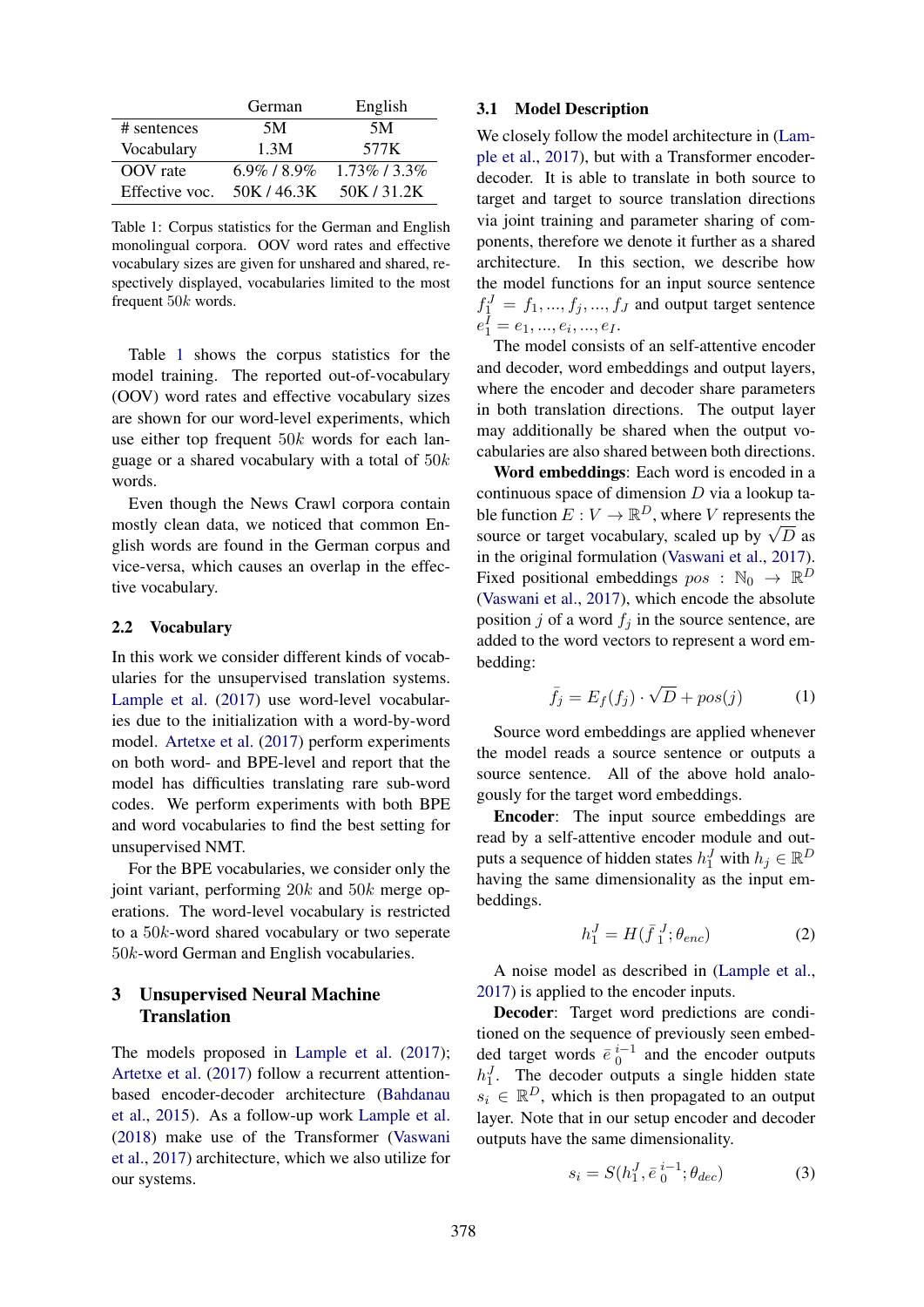The target sentence is augmented with a sentence start symbol  $e_0$ , which is an identifier for the output language. In our setup the decoder is shared between languages.

**Output layer:** The hidden state  $s_i$  is projected to the size of the output vocabulary and normalized with a softmax operation resulting in a probability distribution over target words.

$$
p(e_i|e_1^{i-1}, f_1^J) = \text{softmax}(W \cdot s_i + b)_{e_i} \tag{4}
$$

As mentioned in Section 2.2, the output layer may or may not be shared depending on the type of vocabularies.

Optimization: The model is trained via crossentropy on both translation directions. Additionally, we include auto-encoding losses for both languages for a total of four optimization criteria as in both approaches (Artetxe et al., 2017; Lample et al., 2017).

Finally, we include an adversarial loss term (Lample et al., 2017) in a feature study experiment, where the model is trained to fool a separate model that attempts to discriminate the language of the input sentence after the encoder module. Each component of the loss function is equally weighted.

Note that, in contrast to (Artetxe et al., 2017), we do not alternate between loss functions during optimization and instead optimize the summation of them. We noticed the same translation quality when comparing both sum and alternating variants in preliminary experiments.

#### 3.2 Batch Optimization

Proposed by Lample et al. (2017), the batch optimization method trains the model iteratively: the model trained on iteration  $n - 1$  is used to generate back-translations to train the model at iteration  $n$ . The initial model is an unsupervised wordby-word translation model based on cross-lingual word vectors (Conneau et al., 2017).

The workflow of this method for the *n*-th iteration is as follows:

- 1. Translate monolingual corpora with the model at iteration  $n - 1$
- 2. Train for one epoch on the back-translated and monolingual corpora

Throughout this work, we denote an iteration as the forementioned steps. We restrict ourselves to only one epoch for model training per iteration,

but it is also possible to train for a different amount of updates.

#### 3.3 Online Optimization

Leveraging the model's ability to translate in both translation directions, Artetxe et al. (2017); Lample et al. (2018) generate back-translations for each mini-batch using the currently trained parameters. This method is not initialized with a wordby-word translation.

We noticed that with the original implementation training was slow due to the generation of back-translations with a smaller batch size than what fit in our device's memory. Therefore, we implement online optimization by generating 10 mini-batches of back-translations at once. We noticed no loss of translation quality when doing this.

#### 3.4 Gated Word Embeddings

The initialization of the word embeddings with pre-trained word vectors allows the model to start from a much more informative state and exploit information from a larger corpus. Indeed it is a crucial component of the shared architecture, as shown empirically in Section 5.2. As an alternative to just training the initialized vector, we consider a gating mechanism, shown in Equation 5 and introduced in (Yang et al., 2016):

$$
\bar{f}_j = \begin{pmatrix} g(f_j) \odot E_{f,pre-train}(f_j) \\ + (1 - g(f_j)) \odot E_{f,random}(f_j) \end{pmatrix} \tag{5}
$$

$$
\cdot \sqrt{D} + pos(j)
$$

with the interpolation weights  $g(f_j) \in \mathbb{R}^D$ being defined as a feed-forward projection to the word embeddings' dimensionality with a sigmoidal output:

$$
g(f_j) = \sigma(b + W \cdot \left[ E_{f,pre-train}(f_j), \right]
$$
  

$$
E_{f,random}(f_j) \Big)
$$
 (6)

 $\odot$  denotes element-wise multiplication. This allows the model to learn task-specific information and interpolate it with the pre-trained parameters. When using this approach, the pre-trained vectors are not updated during training.

Ding and Duh (2018) perform a simpler approach to combine both kinds of embeddings, in which they concatenate the word vectors and, as in this work, keep the pre-trained embeddings fixed during training.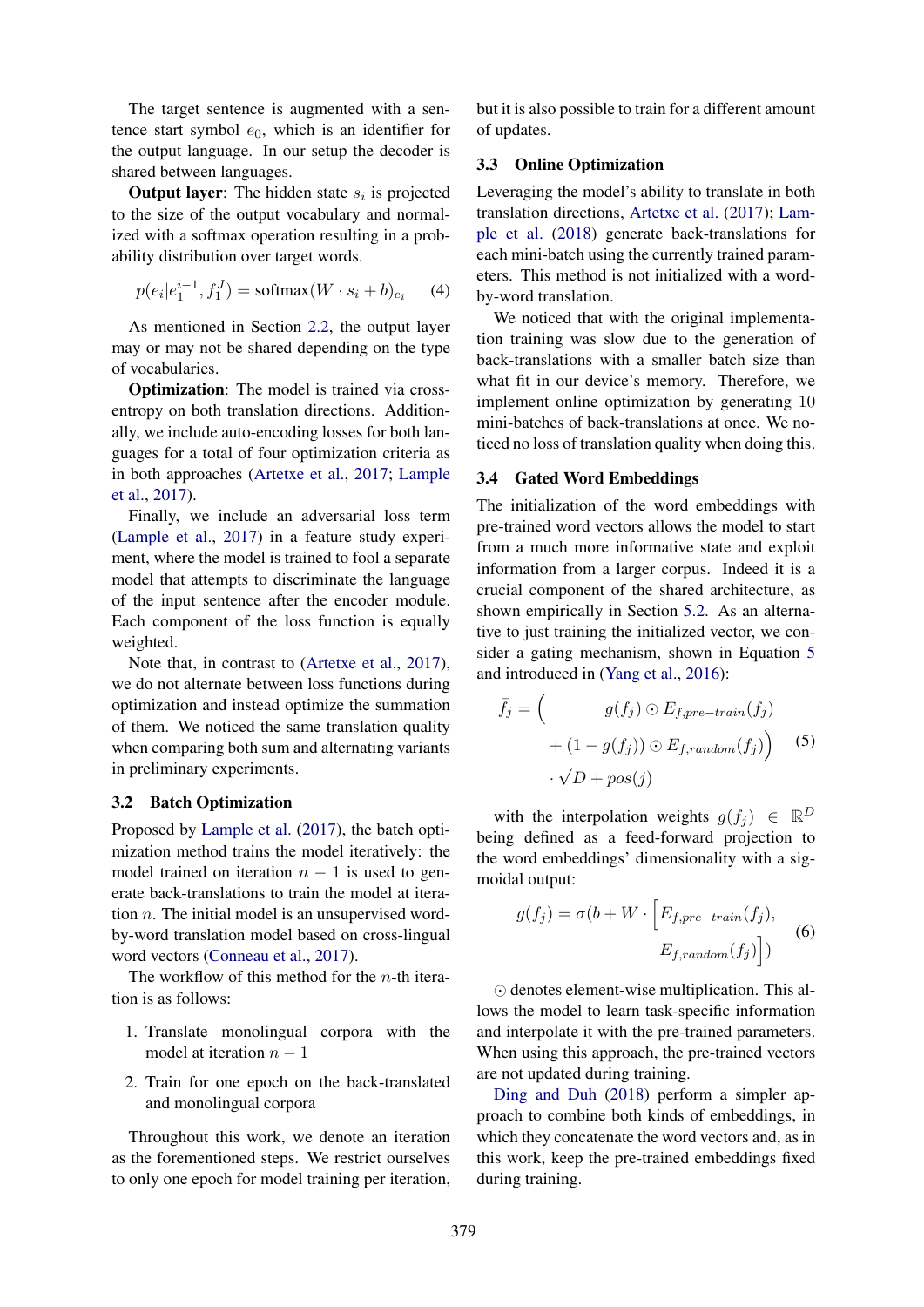Our idea is most similar to the concept in (Yang et al., 2018), where the authors also employ a gating mechanism on the embeddings, but combine it with the output of the encoder in order to reinforce a language-independent encoder representation.

### 3.5 Embedding Weight Normalization

The training criteria for word embeddings does not enforce normalization constraints on the continuous output values and therefore might cause very high or low gradient values in the encoder and decoder parameters, especially at the beginning of training.

Weight normalization (Salimans and Kingma, 2016), as shown in Equation 7, normalizes each word embedding by its  $L_2$ -norm and introduces an additional tunable parameter  $v_{f_j}$  for each word, that rescales the vector. It is initialized with the value of 1.

$$
\bar{f}_j = \frac{v_{f_j} \cdot E_f(f_j) \cdot \sqrt{D}}{||E_f(f_j)||_2} + pos(j) \tag{7}
$$

#### 4 Experimental Setup

All processing steps and experiments were organized with Sisyphus (Peter et al., 2018)<sup>2</sup> as workflow manager.

#### 4.1 Model Hyperparameters

Our models use the Transformer architecture (Vaswani et al., 2017) implemented in Sockeye (Hieber et al., 2017), based on MXNet (Chen et al., 2015). The encoder and decoder both have 4 layers of size 300 with the internal feed-forward operation having 2048 nodes. The multi-head attention mechanism uses 6 heads. For each encoder and decoder layer, 10% dropout (Srivastava et al., 2014) and layer normalization (Ba et al., 2016) are used as preprocessing<sup>3</sup> operations and a residual connection (He et al., 2016) is additionally included in the postprocessing operations.

Monolingual word embeddings have a dimensionality of 300 and are trained as a skip-gram model using FastText (Bojanowski et al., 2017), only for words that have occured at least 10 times. Cross-lingual word embeddings are trained with MUSE (Conneau et al., 2017) for 10 epochs with the adversarial setting and 10 steps of the refinement procedure using the learned monolingual embeddings.

Model optimization is performed with the AdaM (Kingma and Ba, 2014) algorithm using a learning rate of  $10^{-4}$  and a momentum parameter  $\beta_1 = 0.5$ . Training sequences are limited to 50 words or subwords. Parameters are initialized with Glorot initialization (Glorot and Bengio, 2010). The batch method is trained for 5 iterations,  $800K$  updates, for a total of 6 days and the online method is trained for roughly the same amount of time for 500K updates.

Translation is performed using beam search with beam size 5 and the best hypothesis is the one with the lowest length normalized negative log-probability. Length normalization divides the sentence score by the number of words.

#### 4.2 Evaluation

We constrain our results to the newstest2017 and newstest2018 data sets in the German  $\rightarrow$  English translation direction. BLEU (Papineni et al., 2002), computed with mteval from the Moses toolkit (Koehn et al., 2007), and TER (Snover et al., 2006), computed with TERCom, are used as evaluation metrics. BLEU scores are casesensitive and TER is scored lower-cased. All presented scores are percentages. For the experiments in Sections 5.3 and 5.4 we additionally test for statistical significance with MultEval (Clark et al., 2011).

Lample et al. (2017) propose a model selection criterion based on round-trip BLEU scores, however we do not notice a correlation of this measure and BLEU between experiments. The more expressive the model is, the better round-trip BLEU scores it will get, whereas BLEU itself does not change. Therefore we choose to validate on newstest2015 on the German  $\rightarrow$  English translation direction for the feature study.

For our final submission, we select optimization method, embedding initialization and vocabulary types based on BLEU on the German  $\rightarrow$  English direction of newstest2017 and select the best hyperparameter settings using the metric from Lample et al. (2017). In this case, we only consider models that have trained exactly 6 iterations.

#### 5 Experimental Results

#### 5.1 Translation Units

We experiment with both words and BPE subwords as initial work (Artetxe et al., 2017; Lample

<sup>2</sup>https://github.com/rwth-i6/sisyphus

<sup>&</sup>lt;sup>3</sup>Pre- and postprocessing terminology is described in (Hieber et al., 2017).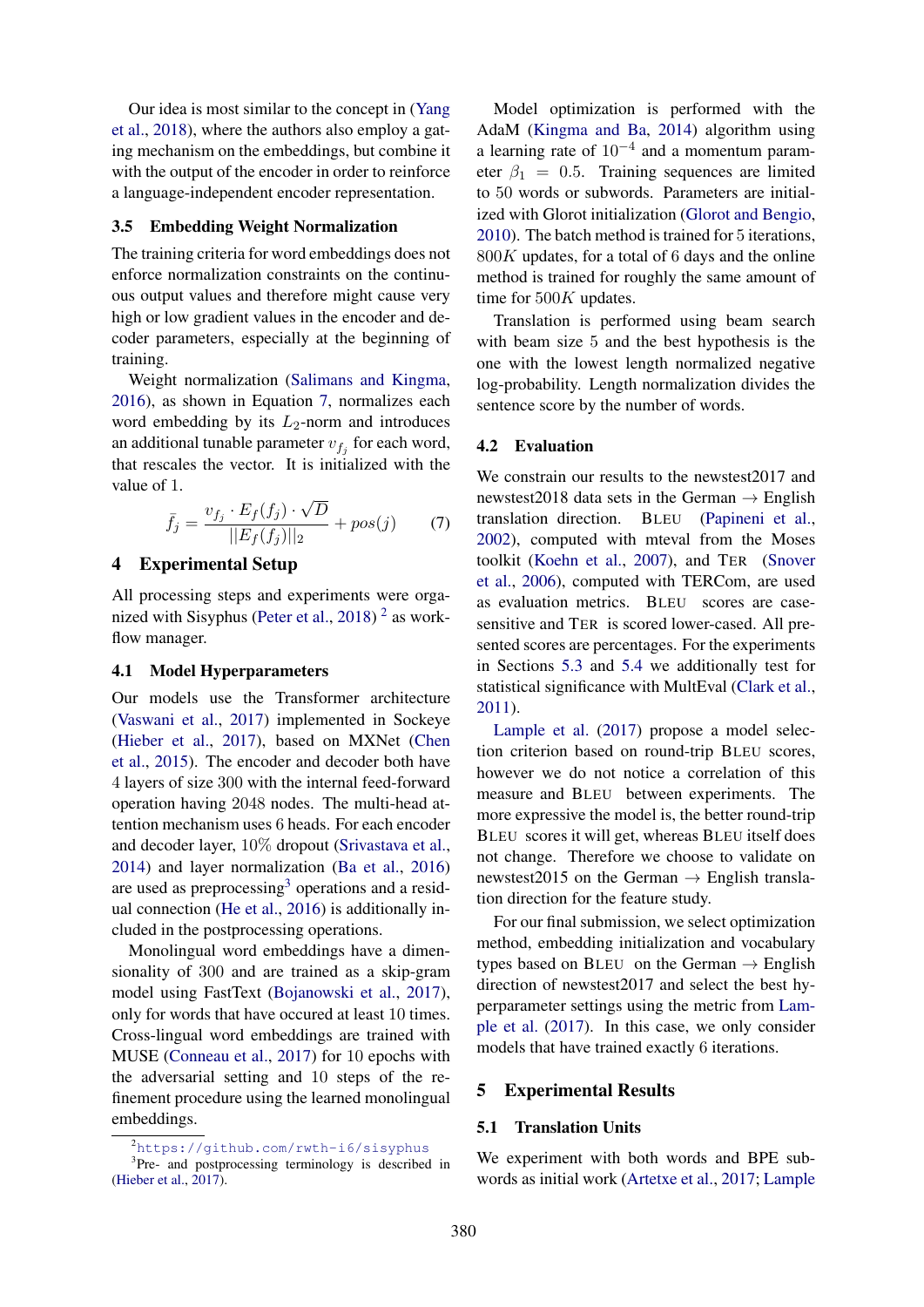|          |             |      |            | newstest2017 newstest2018 |      |  |  |
|----------|-------------|------|------------|---------------------------|------|--|--|
|          | method BLEU |      | <b>TER</b> | <b>BLEU</b>               | TER  |  |  |
| words    | hatch       | 14.9 | 72.7       | 18.1                      | 67.1 |  |  |
| unshared |             | 14.5 | 73.3       | 172                       | 67.8 |  |  |
| words    | online      | 11.9 | 75.7       | 14.2                      | 71.0 |  |  |
| unshared |             | 10.6 | 77 7       | 13.2                      | 73.1 |  |  |
| BPE 20k  |             | 11.8 | 77.9       | 13.6                      | 73.9 |  |  |
| BPE 50k  |             | 13.1 | 75.5       | 15.4                      | 70.8 |  |  |

Table 2: Vocabulary comparison between different optimization methods for German  $\rightarrow$  English. All systems are initialized with cross-lingual word embeddings.

et al., 2017) focuses primarily on words and only briefly discuss the effects of sub-word units.

Table 2 shows the effect of different vocabulary sizes and units on both online and batch optimization methods. The best performing experiments are trained with batch optimization and a word-based vocabulary, even though they face an OOV word problem during both training and testing. Furthermore restricting the vocabulary to the top- $50k$  most common words in both vocabularies and sharing an output layer performs up to 0.9% BLEU and  $0.7\%$  TER better than using separate top-50k vocabularies (different output layers). The same effect is noticeable with the online optimization method.

The online optimization method is additionally run with joint BPE codes trained with  $20k$  and  $50k$ merge operations, which improves over the wordbased vocabulary by up to 1.2% BLEU and 0.2% TER when using 50k operations.

We do not present results with the batch method and BPE-based vocabularies, because the initial word-by-word translation is designed to work on the word-level.

#### 5.2 Embedding Initialization

Initializing word embeddings with pre-trained vectors was a component in both original works (Artetxe et al., 2017; Lample et al., 2017). Two kinds of embeddings are considered, monolingual and cross-lingual, both serving the role of initializing the model with prior knowledge to aid the training of the model. Cross-lingual embeddings further add the property of language abstraction to pre-trained monolingual vectors.

Results on the embedding initialization are reported in Table 3 for both batch and online optimization methods.

|               |             |      |      | newstest2017 newstest2018 |            |  |
|---------------|-------------|------|------|---------------------------|------------|--|
|               | method BLEU |      | TER  | <b>BLEU</b>               | <b>TER</b> |  |
| random        | online      | 4.9  | 92.7 | 4.9                       | 91.7       |  |
| monolingual   |             | 7.5  | 88.2 | 8.2                       | 85.7       |  |
| cross-lingual |             | 13.1 | 75.5 | 15.4                      | 70.8       |  |
| + frozen      |             | 12.7 | 76.3 | 15.1                      | 71.6       |  |
| random        | batch       | 14.5 | 73.6 | 17.6                      | 68.2       |  |
| monolingual   |             | 14.3 | 73.3 | 17.2                      | 68.0       |  |
| cross-lingual |             | 14.9 | 72.7 | 18.1                      | 67.1       |  |
| + frozen      |             | 14.0 | 75.8 | 16.9                      | 71.5       |  |

Table 3: Embedding initialization comparison between different optimization methods for German  $\rightarrow$  English. Online systems use joint BPE with  $50k$  merge operations, whereas batch systems use seperate word-based vocabularies. Word-by-word initialization is only used for the batch optimized system.

First considering the online optimization scenario, both random and monolingual initializations fail to produce proper results. This is due to the differing word distributions for source and target embeddings that are given as an input to the encoder and decoder modules. Once the embeddings are language-independent, the model is able to achieve much better values. This follows the same motivation as the adversarial feature proposed by Lample et al. (2017), where the authors argue that the decoder must be fed with languageindependant inputs in order to function effectively. Freezing the embeddings during training is also detrimental to translation quality.

Examining the initialization with the batch optimization method results in similar behaviours for a cross-lingual initialization. Here the initialization has a slight, albeit significant, influence on the translation quality. This is due to the cross-lingual signal already being strongly present in the wordby-word initialization, replacing the prior information that one gets from the word embedding initialization. Random and monolingual initializations perform roughly the same, which shows again the problem with the differing representation distributions. Overall, the cross-lingual initialization performs best for both methods.

Recently, Lample et al. (2018) have noted that it is possible to share embeddings across languages and initialize them with monolingual word vectors. We leave this for future work.

#### 5.3 Embedding Features

Considering the empirical results of the previous section, we focus on improving upon the integra-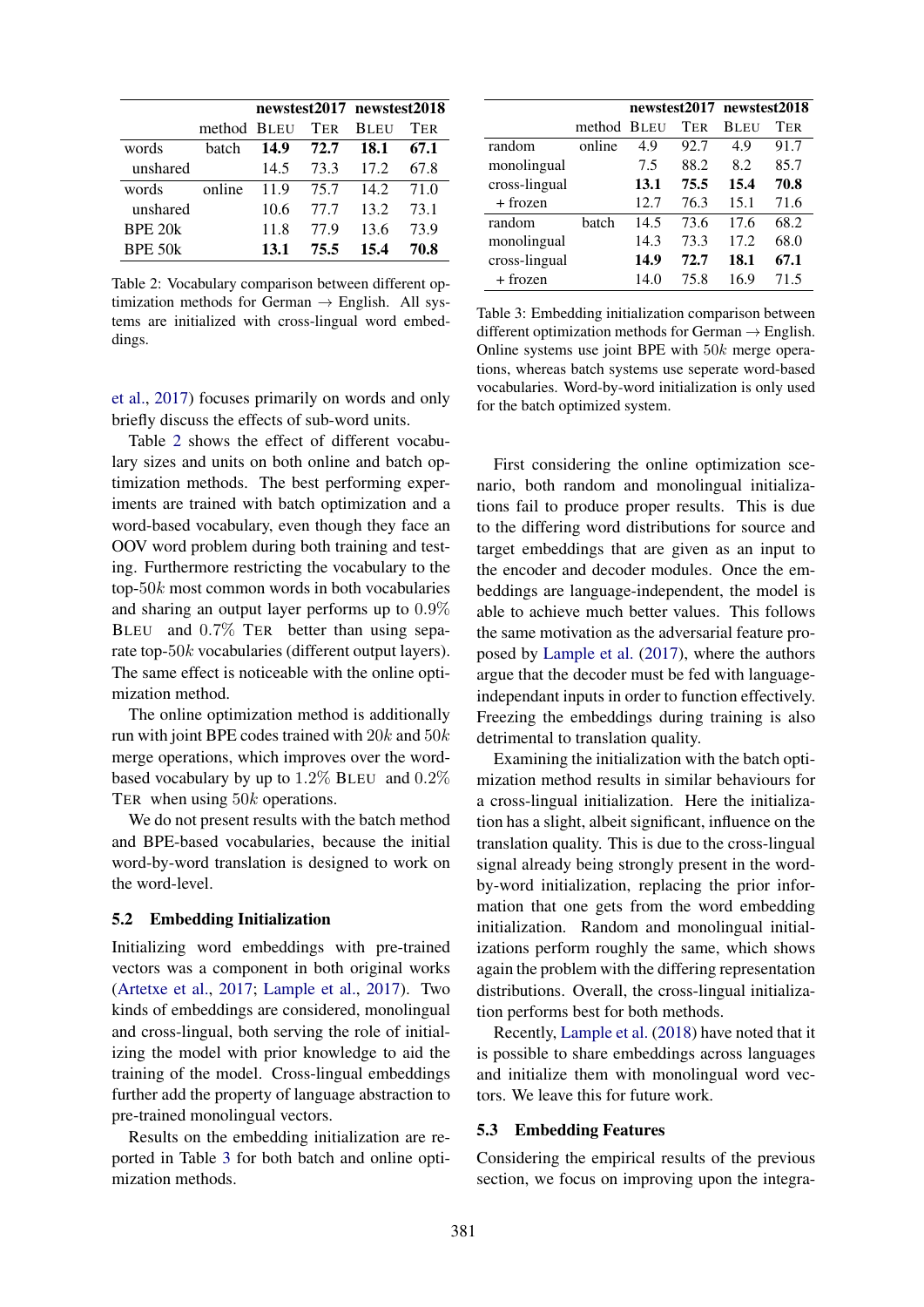|                                             |                        | newstest2017 newstest2018 |            |  |  |
|---------------------------------------------|------------------------|---------------------------|------------|--|--|
|                                             | <b>BLEU TER BLEU</b>   |                           | <b>TER</b> |  |  |
| baseline                                    | 14.9 $72.7$ 18.1       |                           | 67.1       |  |  |
| + frozen emb. $14.0^*$ 75.8* $16.9^*$ 71.5* |                        |                           |            |  |  |
| $+$ gating                                  | $14.4^*$ 72.5 $17.6^*$ |                           | 67.3       |  |  |
| $+$ emb. WN 14.5* 73.4* 17.5*               |                        |                           | $68.4*$    |  |  |
| $+$ emb. WN                                 | 14.7 72.8 18.2         |                           | 67.1       |  |  |

Table 4: Results for different embedding initialization on systems optimized with the online strategy for Ger $man \rightarrow$  English. The baseline system uses batch optimization, cross-lingual embeddings and shared vocabularies. WN stands for weight normalization. ∗ denotes a p-value of  $< 0.01$  w.r.t. the baseline.



Figure 1: BLEU and TER values on newstest2017 German  $\rightarrow$  English for checkpoint models of online and batch optimization methods. The initial step of the batch method uses the word-by-word translation scores.

tion of pre-trained embeddings on top of the best system, namely a word-based batch optimized system with cross-lingual embeddings and a shared output layer. Experiments are presented in Table 4.

As seen in Table 3, freezing embeddings during training worsens translation quality. One can conclude that the model learns task-specific information via the embedding component.

As a first step, we apply the gating mechanism as presented in Section 3.4 and observe an increase in performance of up to 0.7% BLEU . However, results show that the model performs up to 0.5% BLEU worse than the baseline and achieves roughly the same TER performance.

Afterwards, we apply weight normalization as presented in Section 3.5 on top of both trainable and frozen embeddings. When applied on top of frozen embeddings, the normalization helps, but still lags behind the baseline. Adding it on top of the baseline does not worsen, but also does not improve translation quality.

These experiments allow one to conclude that fine-tuning embeddings to the task at hand performs better than the implemented techniques. Alternative embedding features could be considered, as for example the works mentioned in Section 3.4.

### 5.4 Training Variations

In this Section, we consider additional experiments that do not fit in a specific category and present them in Table 5.

Firstly, we add an adversarial loss term as in (Lample et al., 2017) on top of a batch optimized model with cross-lingual embeddings and a shared output layer. We report that performance drops by up to 1.2% BLEU and we hypothesize that the feature does not integrate well in the Transformer architecture. Specifically, the encoder outputs of an LSTM (Hochreiter and Schmidhuber, 1997) are bounded between -1 and 1, whereas the Transformer encoder outputs can take on any real value. The effect of the feature was not reproducible in separate experiments with the setup described in the original publication.

Secondly, we separate both output layer and decoder components from the model to obtain a setting similar to the one in (Artetxe et al., 2017). Translation quality drops by up to 0.8% BLEU and 0.9% TER . Note that in Section 5.1, we already saw a drop of roughly the same amount when not sharing the output layer.

We investigate whether noisy input sentences and auto-encoding are necessary at later stages of the training. Hence, these features are disabled after the 3rd iteration. The improvements are not statistical significant, but at the very least the comparison shows that the model does not worsen from focusing solely on the translation task after its initial learning period. This is due to it already being able to generate decent translations after the first few iterations.

Finally, we train the batch and online methods for a larger number of iterations, see Table 6, reaching 19.2% BLEU with the batch method af-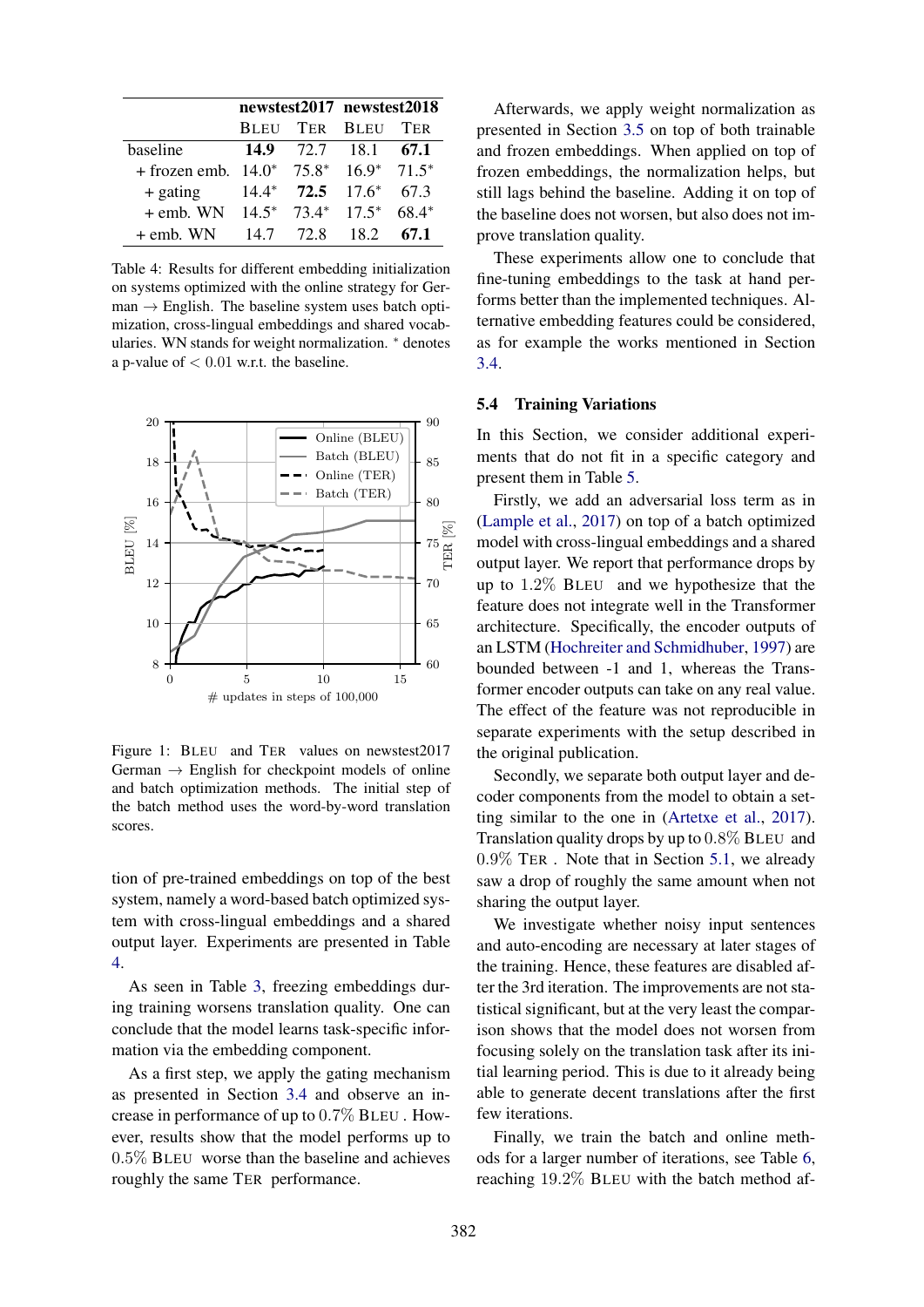|                                                       |  | newstest2017 newstest2018                    |      |  |
|-------------------------------------------------------|--|----------------------------------------------|------|--|
|                                                       |  | BLEU TER BLEU TER                            |      |  |
| baseline                                              |  | 14.9 72.7 18.1 67.1                          |      |  |
| + adversarial                                         |  | $13.9^*$ $74.2^*$ $16.9^*$ 69.0 <sup>*</sup> |      |  |
| $+$ unshared decoder $14.3^*$ $73.3^*$ $17.3^*$ 68.0* |  |                                              |      |  |
| $+$ drop AE & noise 15.2 72.6 18.3                    |  |                                              | 66.9 |  |

Table 5: Results for training variations on German  $\rightarrow$ English. The baseline system uses batch optimization, cross-lingual embeddings and shared vocabularies. ∗ denotes a p-value of  $< 0.01$  w.r.t. the baseline.

|                                    | newstest2018 |  |                                         |  |  |  |  |  |
|------------------------------------|--------------|--|-----------------------------------------|--|--|--|--|--|
|                                    |              |  | $De \rightarrow En$ $En \rightarrow De$ |  |  |  |  |  |
|                                    |              |  | <b>BLEU TER BLEU TER</b>                |  |  |  |  |  |
| online method 15.4 70.8 12.0 79.5  |              |  |                                         |  |  |  |  |  |
| $1M$ updates $16.8$ 69.3 13.2 77.7 |              |  |                                         |  |  |  |  |  |
| batch method 18.1 67.1 14.0 77.0   |              |  |                                         |  |  |  |  |  |
| 10th iteration 19.2 64.6 15.4 74.3 |              |  |                                         |  |  |  |  |  |

Table 6: Results for longer training iterations for German  $\leftrightarrow$  English. The baseline system uses batch optimization, cross-lingual embeddings and shared vocabularies.

ter 10 iterations and 16.8% BLEU with the online method after 1M updates on newstest2017. The extended training for the online and batch method trained for 14 and 12 days respectively. Figure 1 shows the training of the models on newstest2017 German  $\rightarrow$  English. The initial TER spike occurs because hypotheses are 13% longer than the ones of the word-by-word system. Considering the results of these experiments, one should look into better optimization algorithm tuning for the online method.

### 5.5 Final Submission

The model in the final submission, shown in Table 7, consists of a word-based model with separate vocabularies, trained with the batch optimization method, initialized with cross-lingual embeddings, applies embedding weight normalization and is trained with a learning rate of  $3 \cdot 10^{-4}$ . The ensemble system consists of 4 variations of the single-best model, varying in learning rate values  $(3 \cdot 10^{-4} \rightarrow 10^{-4})$ , feed-forward projection hidden sizes (2048  $\rightarrow$  1024) and monolingual, instead of cross-lingual, embedding initialization.

For reference, we include our supervised submission system for the German  $\rightarrow$  English constrained task. As expected, there is a large performance gap between both our systems. The most crucial point of improvement in our submission is the amount of data used. We used a small amount of the available data, even smaller than for our supervised submission, since we noted that the models took a long time to converge as portrayed in Figure 1. We suggest to invest efforts into tuning of optimization algorithm hyperparameters and using more data.

# 6 Conclusion

The RWTH Aachen University has participated in the WMT 2018 German  $\rightarrow$  English and English  $\rightarrow$ German unsupervised news translation tasks. We focus on reproducing related work and infer empirically that the batch optimization method from (Lample et al., 2017) performs best on our constrained setting, i.e. 5M sentences for each language. An initialization with cross-lingual word embeddings performs best for both optimization strategies. Sharing vocabularies is important for a shared model architecture. BPE-based vocabularies outperform word-based ones with the online optimization method. The noise model and auto-encoding losses are not needed in later stages of training in batch optimization. Freezing the word embedding layer during training hurts. Simply initializing and training the embeddings performs better than performing weight normalization or applying a gating mechanism on top of a frozen embedding layer.

# Acknowledgements



This work has received funding from the European Research Council (ERC) (under the European Union's Horizon 2020 research and innovation programme, grant agreement No

694537, project "SEQCLAS") and the Deutsche Forschungsgemeinschaft (DFG; grant agreement NE 572/8-1, project "CoreTec"). The GPU computing cluster was supported by DFG (Deutsche Forschungsgemeinschaft) under grant INST 222/1168-1 FUGG.

The work reflects only the authors' views and none of the funding agencies is responsible for any use that may be made of the information it contains.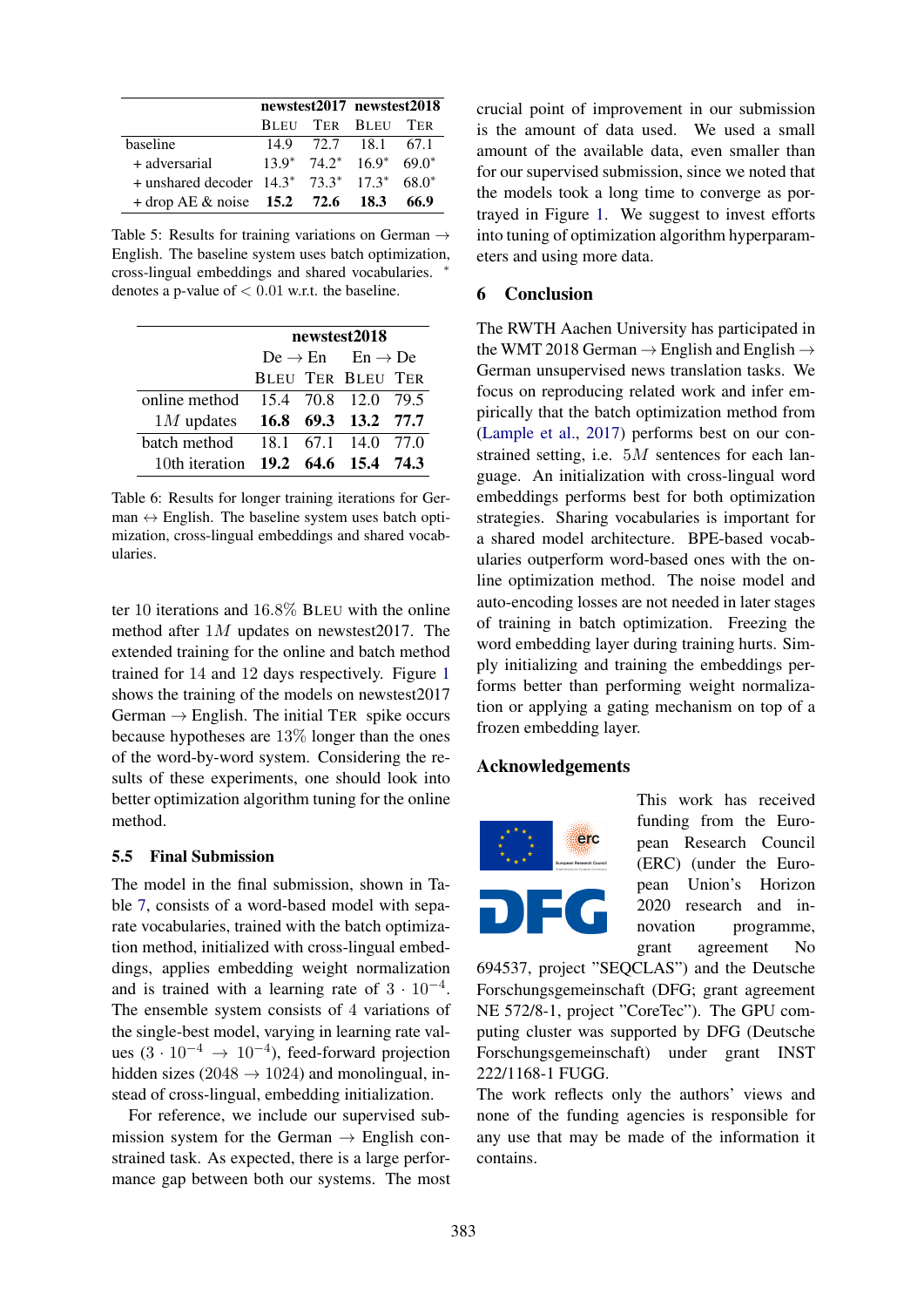|                                | German $\rightarrow$ English |      |              |      |                                          |      | English $\rightarrow$ German |        |             |            |              |      |
|--------------------------------|------------------------------|------|--------------|------|------------------------------------------|------|------------------------------|--------|-------------|------------|--------------|------|
|                                | newstest2016                 |      | newstest2017 |      | newstest2018   newstest2016 newstest2017 |      |                              |        |             |            | newstest2018 |      |
|                                | <b>BLEU</b>                  | TER  | <b>BLEU</b>  | TER  | <b>BLEU</b>                              | TER  | <b>B</b> LEU                 | TER    | <b>BLEU</b> | <b>TER</b> | <b>BLEU</b>  | Ter  |
| Single-best                    | 17.2                         | 68.7 | 14.5         | 72.9 | 18.1                                     | 66.9 | 13.7                         | 77.0   | 11.2        | 82.0       | 14.5         | 75.8 |
| Ensemble of 4                  | 17.6                         | 68.3 | 14.9         | 72.1 | 18.5                                     | 67.0 | 14.1                         | 76.4   | 11.5        | 81.6       | 15.0         | 74.7 |
| WMT 2018 Supervised submission | 46.0                         | 41.0 | 39.9         | 47.6 | 48.4                                     | 38.1 | $\sim$                       | $\sim$ | -           | ۰.         | -            | ۰    |

Table 7: Submission systems for the WMT 2018 German  $\leftrightarrow$  English news translation task.

### References

- Mikel Artetxe, Gorka Labaka, Eneko Agirre, and Kyunghyun Cho. 2017. Unsupervised neural machine translation. *arXiv preprint arXiv:1710.11041*. Version 2.
- Jimmy Lei Ba, Jamie Ryan Kiros, and Geoffrey E Hinton. 2016. Layer normalization. *arXiv preprint arXiv:1607.06450*. Version 1.
- Dzmitry Bahdanau, Kyunghyun Cho, and Yoshua Bengio. 2015. Neural Machine Translation by Jointly Learning to Align and Translate. In *International Conference on Learning Representations*, pages 1– 14, San Diego, California, USA.
- Piotr Bojanowski, Edouard Grave, Armand Joulin, and Tomas Mikolov. 2017. Enriching word vectors with subword information. *Transactions of the Association for Computational Linguistics*, 5:135–146.
- Tianqi Chen, Mu Li, Yutian Li, Min Lin, Naiyan Wang, Minjie Wang, Tianjun Xiao, Bing Xu, Chiyuan Zhang, and Zheng Zhang. 2015. Mxnet: A flexible and efficient machine learning library for heterogeneous distributed systems. *arXiv preprint arXiv:1512.01274*. Version 1.
- Jonathan H Clark, Chris Dyer, Alon Lavie, and Noah A Smith. 2011. Better hypothesis testing for statistical machine translation: Controlling for optimizer instability. In *Proceedings of the 49th Annual Meeting of the Association for Computational Linguistics: Human Language Technologies: Short Papers*, volume 2, pages 176–181.
- Alexis Conneau, Guillaume Lample, Marc'Aurelio Ranzato, Ludovic Denoyer, and Hervé Jégou. 2017. Word translation without parallel data. *arXiv preprint arXiv:1710.04087*. Version 3.
- Shuoyang Ding and Kevin Duh. 2018. How do source-side monolingual word embeddings impact neural machine translation? *arXiv preprint arXiv:1806.01515*. Version 2.
- Xavier Glorot and Yoshua Bengio. 2010. Understanding the difficulty of training deep feedforward neural networks. In *Proceedings of the Thirteenth International Conference on Artificial Intelligence and Statistics*, pages 249–256.
- Kaiming He, Xiangyu Zhang, Shaoqing Ren, and Jian Sun. 2016. Deep residual learning for image recognition. In *Proceedings of the IEEE Conference on Computer Vision and Pattern Recognition*, pages 770–778.
- Felix Hieber, Tobias Domhan, Michael Denkowski, David Vilar, Artem Sokolov, Ann Clifton, and Matt Post. 2017. Sockeye: A Toolkit for Neural Machine Translation. *arXiv preprint arXiv:1712.05690*. Version 2.
- Sepp Hochreiter and Jürgen Schmidhuber. 1997. Long short-term memory. *Neural computation*, 9(8):1735–1780.
- Diederik P Kingma and Jimmy Ba. 2014. Adam: A method for stochastic optimization. *arXiv preprint arXiv:1412.6980*. Version 9.
- Philipp Koehn, Hieu Hoang, Alexandra Birch, Chris Callison-Burch, Marcello Federico, Nicola Bertoldi, Brooke Cowan, Wade Shen, Christine Moran, Richard Zens, et al. 2007. Moses: Open source toolkit for statistical machine translation. In *Proceedings of the 45th Annual Meeting of the Association for Computational Linguistics*, pages 177–180.
- Guillaume Lample, Ludovic Denoyer, and Marc'Aurelio Ranzato. 2017. Unsupervised machine translation using monolingual corpora only. *CoRR*, abs/1711.00043. Version 2.
- Guillaume Lample, Myle Ott, Alexis Conneau, Ludovic Denoyer, and Marc'Aurelio Ranzato. 2018. Phrase-based & neural unsupervised machine translation. *arXiv preprint arXiv:1804.07755*. Version 1.
- Kishore Papineni, Salim Roukos, Todd Ward, and Wei-Jing Zhu. 2002. Bleu: a method for automatic evaluation of machine translation. In *Proceedings of the 40th Annual Meeting on Association for Computational Linguistics*, pages 311–318.
- Jan-Thorsten Peter, Eugen Beck, and Hermann Ney. 2018. Sisyphus, a workflow manager designed for machine translation and automatic speech recognition. In *Conference on Empirical Methods in Natural Language Processing*, Brussels, Belgium.
- Tim Salimans and Diederik P Kingma. 2016. Weight normalization: A simple reparameterization to accelerate training of deep neural networks. In *Advances in Neural Information Processing Systems*, pages 901–909.
- Rico Sennrich, Barry Haddow, and Alexandra Birch. 2016. Neural machine translation of rare words with subword units. In *Proceedings of the 54th Annual Meeting of the Association for Computational Linguistics (Volume 1: Long Papers)*, volume 1, pages 1715–1725.